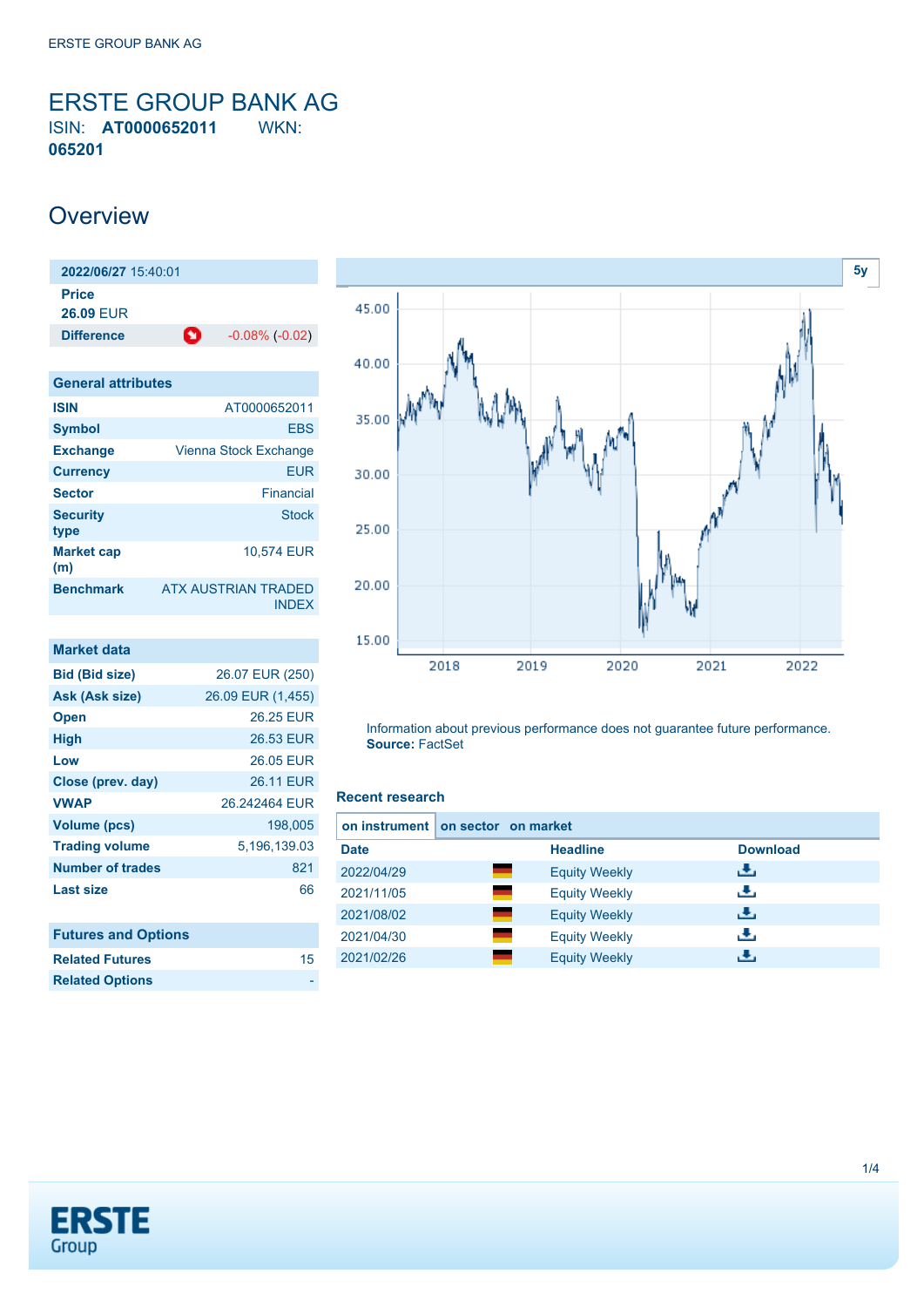# Details

**2022/06/27** 15:40:01 **Price**

**26.09** EUR

**Difference**  $-0.08\%(-0.02)$ 

| <b>General attributes</b> |                                     |
|---------------------------|-------------------------------------|
| <b>ISIN</b>               | AT0000652011                        |
| <b>Symbol</b>             | <b>FBS</b>                          |
| <b>Exchange</b>           | Vienna Stock Exchange               |
| <b>Currency</b>           | <b>EUR</b>                          |
| <b>Sector</b>             | Financial                           |
| <b>Security</b><br>type   | Stock                               |
| <b>Market cap</b><br>(m)  | 10.574 EUR                          |
| <b>Benchmark</b>          | ATX AUSTRIAN TRADED<br><b>INDEX</b> |

| Market data             |                   |
|-------------------------|-------------------|
| <b>Bid (Bid size)</b>   | 26.07 EUR (250)   |
| Ask (Ask size)          | 26.09 EUR (1,455) |
| <b>Open</b>             | 26.25 FUR         |
| <b>High</b>             | 26.53 EUR         |
| Low                     | 26.05 FUR         |
| Close (prev. day)       | <b>26.11 EUR</b>  |
| <b>VWAP</b>             | 26.242464 EUR     |
| Volume (pcs)            | 198.005           |
| <b>Trading volume</b>   | 5,196,139.03      |
| <b>Number of trades</b> | 821               |
| Last size               | 66                |

### **Performance and Risk**

|                   | 6m        | 1 <sub>V</sub> | 3v        |
|-------------------|-----------|----------------|-----------|
| Perf $(\%)$       | $-35.94%$ | $-19.11\%$     | $-19.66%$ |
| Perf (abs.)       | $-14.65$  | $-6.17$        | $-6.39$   |
| <b>Beta</b>       | 1.58      | 1.53           | 1.31      |
| <b>Volatility</b> | 57.86     | 45.49          | 42.56     |



Information about previous performance does not guarantee future performance. **Source:** FactSet

| <b>Price data</b>                           |                        |
|---------------------------------------------|------------------------|
| Ø price 5 days   Ø volume 5 days (pcs.)     | 26.76 EUR (664,142)    |
| Ø price 30 days   Ø volume 30 days (pcs.)   | 28.44 EUR (883,663)    |
| Ø price 100 days   Ø volume 100 days (pcs.) | 31.88 EUR (1,047,007)  |
| Ø price 250 days   Ø volume 250 days (pcs.) | 35.19 EUR (806,298)    |
| <b>YTD High   date</b>                      | 45.57 EUR (2022/01/18) |
| <b>YTD Low   date</b>                       | 23.90 EUR (2022/03/07) |
| 52 Weeks High   date                        | 45.57 EUR (2022/01/18) |
| 52 Weeks Low   date                         | 23.90 EUR (2022/03/07) |

| <b>Arbitrage views</b>       |                |                   |                        |                                 |                            |
|------------------------------|----------------|-------------------|------------------------|---------------------------------|----------------------------|
| Exchange $\Box$              | <b>Date</b>    | <b>Time Price</b> |                        | <b>Trading</b><br>volume (mio.) | <b>Number of</b><br>trades |
| <b>Xetra</b>                 | 20221<br>06/27 |                   | 13:27 26.14 EUR        | 0.08                            | 31                         |
| Vienna Stock Exchange        | 2022/<br>06/27 |                   | 15:40 26.09 EUR        | 5.20                            | 821                        |
| Tradegate                    | 2022/<br>06/27 |                   | 14:33 26.19 EUR        | 0.04                            | 13                         |
| <b>Stuttgart</b>             | 2022/<br>06/27 |                   | 10:58 26.17 EUR        | 0.00                            | 3                          |
| <b>Prague Stock Exchange</b> | 2022/          |                   | 15:40 645.80 CZK 70.15 |                                 | 309                        |

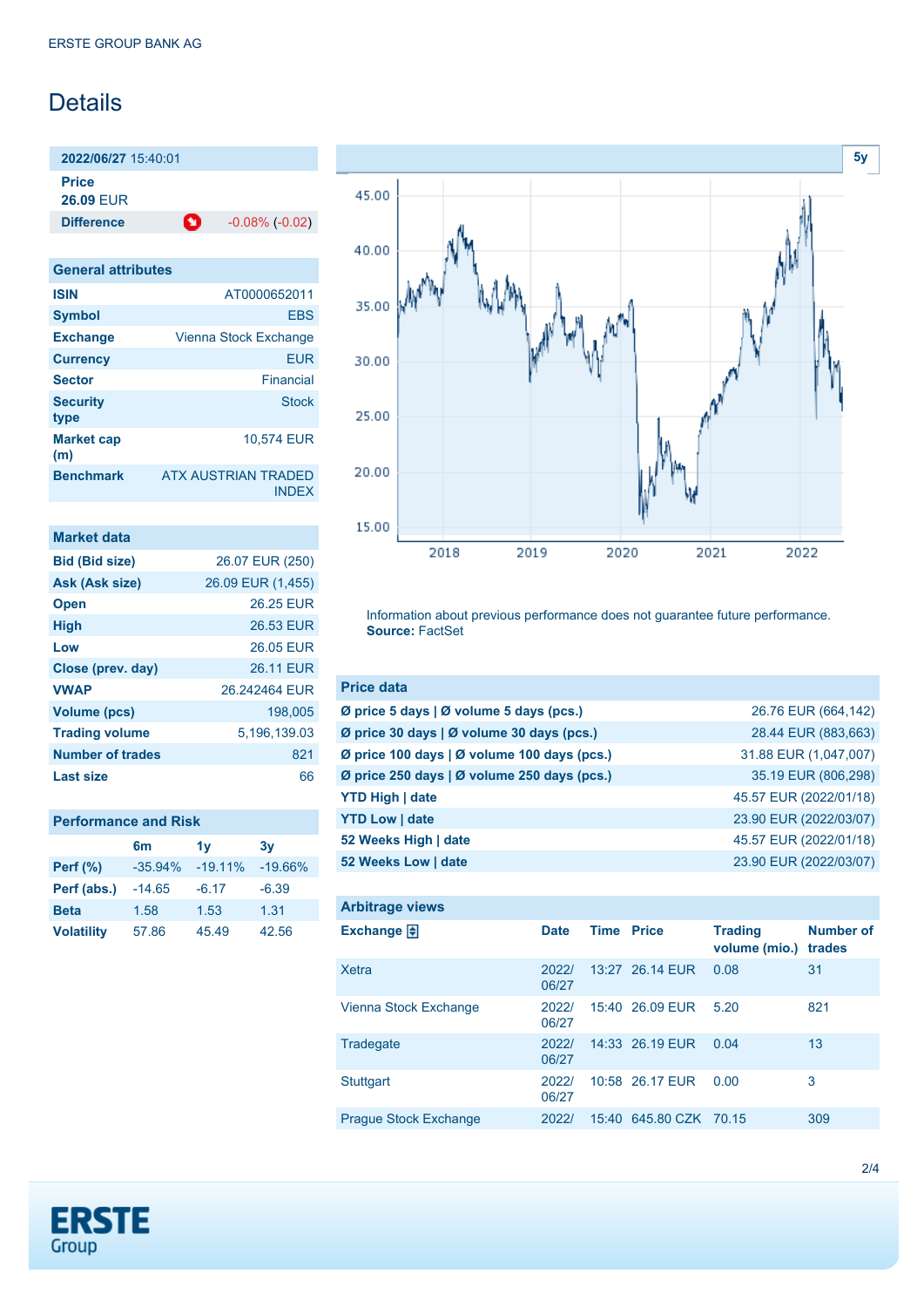|                                                                 | 06/27          |                       |      |    |
|-----------------------------------------------------------------|----------------|-----------------------|------|----|
| <b>Munich</b>                                                   | 2022/<br>06/27 | 08:07 26.28 EUR       | 0.00 | 1  |
| <b>London Stock Exchange</b><br><b>European Trade Reporting</b> | 2022/<br>06/27 | 09:04 26.215 EUR 0.00 |      | 1  |
| <b>Hanover</b>                                                  | 2022/<br>06/27 | 08:01 26.46 EUR       | 0.00 | 1  |
| Hamburg                                                         | 2022/<br>06/27 | 08:01 26.46 EUR       | 0.00 | 1  |
| Frankfurt                                                       | 2022/<br>06/27 | 08:03 26.44 FUR       | 0.00 | 1  |
| <b>FINRA other OTC Issues</b>                                   | 2022/<br>06/23 | 21:58 26.80 USD       | 0.02 | 7  |
| <b>Duesseldorf</b>                                              | 2022/<br>06/27 | 14:57 26.18 EUR       | 0.00 | 8  |
| <b>Bucharest Stock Exchange</b>                                 | 2022/<br>06/27 | 15:36 129.70 RON 0.48 |      | 48 |
| <b>Berlin</b>                                                   | 2022/<br>06/27 | 08:08 26.28 EUR       | 0.00 | 1  |